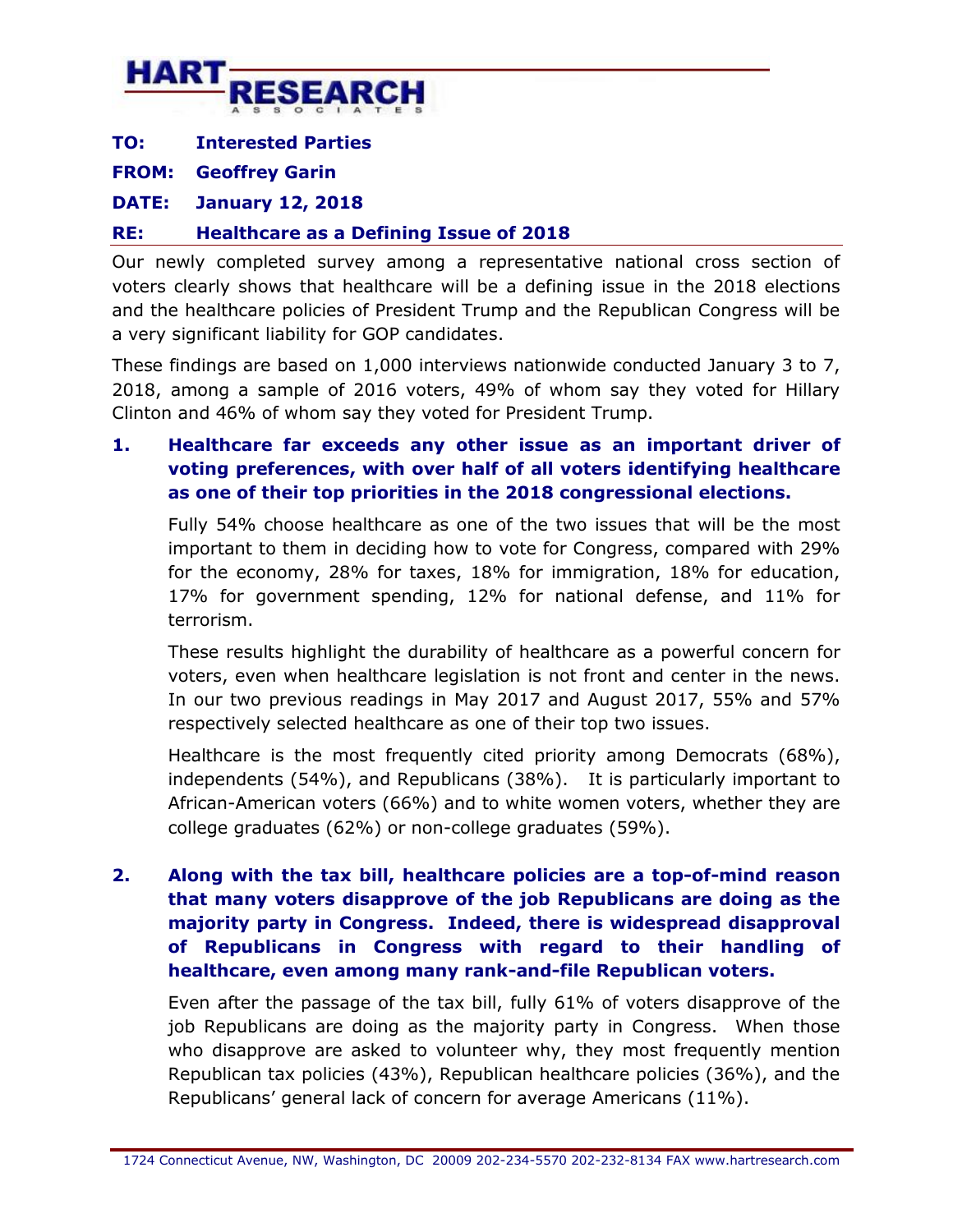While disapproval for the Republicans' overall performance is high, disapproval for the GOP's performance on healthcare is even higher (72%). Negative opinions about the way Republicans in Congress have handled healthcare cross party lines, with 93% of Democrats, 78% of independents, and 45% of rank-and-file Republicans expressing disapproval.

**3. Republicans' efforts to repeal and replace the Affordable Care Act are unpopular with voters and a political drag on them in this election year. Democrats increase their electoral advantage when they highlight their position of making improvements in the ACA while keeping what works. And it is clear that continued GOP efforts to repeal the ACA will exacerbate their political problems, given that two-thirds of voters agree on this issue that, "enough is enough."**

Just 35% of voters say they have a favorable opinion of the bills proposed by Republicans in Congress to repeal the Affordable Care Act, while 52% have an unfavorable opinion of them. By 47% to 38%, voters say they would be less likely to reelect their members of Congress if they voted for the bills by President Trump and Republicans in Congress to repeal and replace the ACA. Voters who are undecided on how to vote for Congress this year say by 12 points that they would be less likely to reelect someone who voted for repeal and replace.

Additionally, the poll results indicate that there is widespread frustration with Republicans' repetitive efforts to repeal the Affordable Care Act. Fully 68% of voters agree with this statement: "Enough is enough—President Trump and the Republicans in Congress should stop trying to repeal and undermine the Affordable Care Act and start working across party lines on commonsense solutions that build on the current law." Fifty-three percent (53%) strongly agree. There has been a 10-point increase in the share of voters who see President Trump as actively trying to make the Affordable Care Act fail (to 52%, with 28% saying he is not trying to make it fail and 20% not sure). By 55% to 45%, voters say problems with the Affordable Care Act are occurring mainly because Trump and Republicans in Congress are trying to sabotage the law rather than because it is a bad law.

As other polls have shown, Democrats head into the 2018 midterm elections with a clear advantage. In this poll, among all voters who cast ballots in the 2016 presidential election, Democrats have a seven-point margin (44% Democrat, 37% Republican) in a generic trial heat. The Democrats' true advantage likely will be much greater, given that 75% of Clinton voters say they are certain to vote in 2018, compared with just 60% of Trump voters.

An election that focuses on healthcare and GOP repeal efforts would widen the Democrats' margin. When given a choice between a Democrat who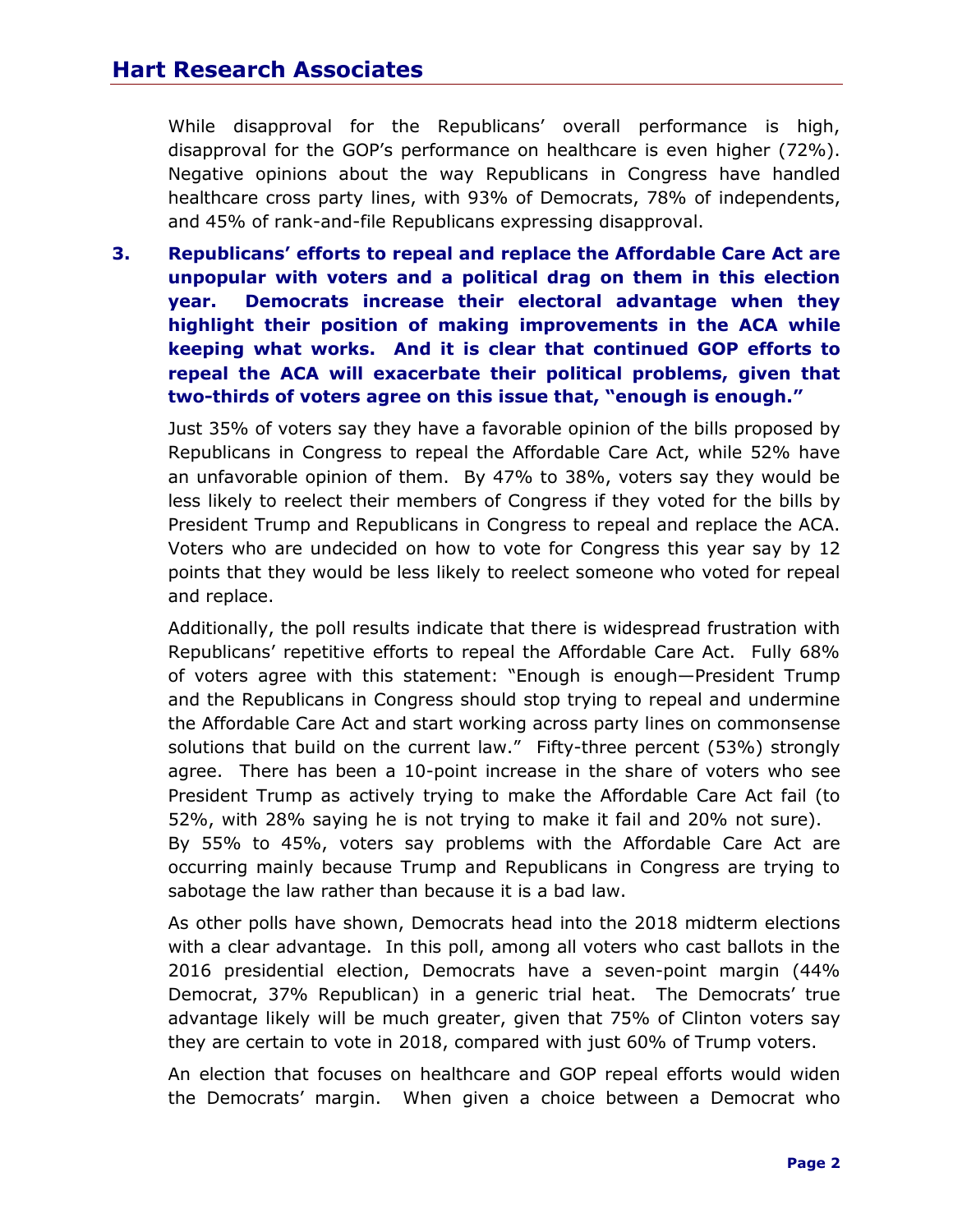wants to keep what works in the Affordable Care Act and make improvements in it and a Republican who wants to repeal and replace Obamacare, voters prefer the Democrat by 18 points (59% to 41%). Those who are undecided in the generic trial heat prefer the Democrat in this match-up by 68% to 32%.

**4. The Republicans have a long list of severe vulnerabilities on healthcare that go beyond their repeated efforts to repeal the Affordable Care Act, and their healthcare policies on many fronts create very major concerns among large majorities of voters.**

These are the highest testing criticisms of the healthcare policies of President Trump and the Republicans in Congress.

| <b>Criticisms of Trump/Republican Healthcare Policies</b>                                                                                                                                                                                                                                   |                           |
|---------------------------------------------------------------------------------------------------------------------------------------------------------------------------------------------------------------------------------------------------------------------------------------------|---------------------------|
|                                                                                                                                                                                                                                                                                             | Very<br>Major<br>Concerns |
|                                                                                                                                                                                                                                                                                             | $\frac{0}{0}$             |
| They have proposed allowing insurance companies to charge people<br>age 50 and older five times more than younger people for health<br>insurance—an "age tax" that would result in many older people paying<br>thousands more for their health insurance each year                          | 67                        |
| They have targeted Medicare for major cuts, which would shift the<br>cost of healthcare onto the backs of senior citizens and postpone the<br>age at which people could start receiving Medicare                                                                                            | 64                        |
| They are pushing to cut funding for healthcare, including Medicare and<br>Medicaid, in order to pay for the massive tax cuts they just passed for<br>large corporations and the very wealthy                                                                                                | 64                        |
| They have proposed weakening or eliminating the protections for<br>people who have preexisting medical conditions, which would mean<br>that people with preexisting conditions would pay thousands more a<br>year for their health insurance-more than \$10,000 more for some<br>conditions | 63                        |
| They would allow insurance companies to stop covering many<br>essential health services such as cancer screenings and other<br>preventive health services, and people's healthcare costs would go up<br>because fewer healthcare services would be covered                                  | 62                        |
| They would allow insurance companies to charge women more than<br>men for their health insurance, because insurance companies would<br>no longer be required to cover pregnancy, child birth, or prescription<br>birth control-all of those would be extra                                  | 62                        |
| They have proposed slashing funding for Medicaid, which would result<br>in millions of low-income adults and children losing health coverage,<br>as well as cuts to nursing home care, drug treatment, and care for<br>children with severe disabilities                                    | 60                        |